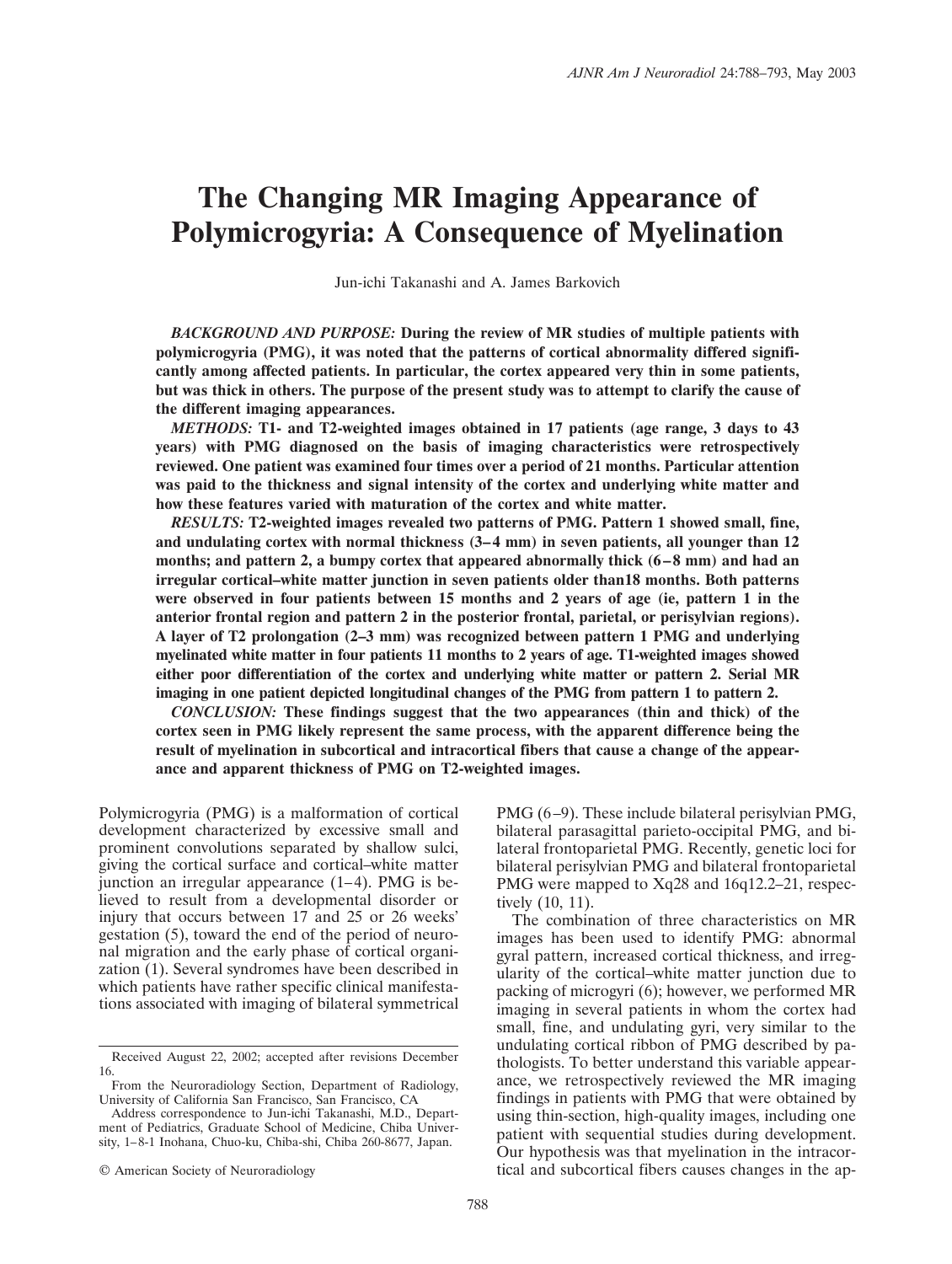#### **Clinical and MR imaging findings in PMG patients**

|                |               |             |                                 |                                 |                    |                           |                  | Thickness |                | Thickness      |               |
|----------------|---------------|-------------|---------------------------------|---------------------------------|--------------------|---------------------------|------------------|-----------|----------------|----------------|---------------|
|                |               |             |                                 |                                 |                    |                           |                  | (mm)      |                | (mm)           | Layer between |
|                |               |             | Clinical                        | Other MR                        | <b>PMG</b>         | Evaluated                 |                  | Axial     | T <sub>2</sub> | Axial          | Cortex and    |
| Patient        | Age           | Sex         | Manifestation                   | Findings                        | Location           | Lesion                    | T1 Pattern       | (Coronal) | Pattern        | (Coronal)      | White Matter  |
| $\mathbf{1}$   | 3D            | $\mathbf F$ | Zellweger syndrome Germinolytic | cysts                           | bil. Syl           | Syl                       | $\sqrt{2}$       | 4(4)      | $\mathbf{1}$   | $\overline{4}$ |               |
| $\sqrt{2}$     | 2M            | M           | Epilepsy                        |                                 | bil. F, Syr, P     | Syl                       | $\overline{c}$   | 4(3)      | $\mathbf{1}$   | 4(3)           |               |
| 3              | 3M            | F           | Infantile spasmus               | Microcephaly,<br>hypoplastic CC | bil. Syl, P        | Syl                       | Undifferentiated |           | $\mathbf{1}$   | 3(4)           |               |
| $\overline{4}$ | 3M            | M           | Large head,<br>retardation      |                                 | rt. hemi           | ${\bf P}$                 | $\sqrt{2}$       | 5(5)      | $\mathbf{1}$   | 4              |               |
|                | $7\mathrm{M}$ |             |                                 |                                 |                    | $\mathbf{P}$              | $\sqrt{2}$       | 6(6)      | $\mathbf{1}$   | 4              |               |
|                | 11M           |             |                                 |                                 |                    | $\mathbf P$               | $\sqrt{2}$       | 6         | $\mathbf{1}$   | $\overline{4}$ | Present       |
|                | 2Y            |             |                                 |                                 |                    | $\mathbf{F}$              | $\sqrt{2}$       | 5         | $\mathbf{1}$   | 3              | Present       |
|                |               |             |                                 |                                 |                    | $\mathbf{P}$              | $\overline{c}$   | 6         | $\overline{2}$ | 6              |               |
| 5              | 5M            | M           | Retardation                     |                                 | bil. T             | $\mathbf T$               | Undifferentiated |           | $\mathbf{1}$   | 3              |               |
| 6              | 7M            | M           | Infantile spasmus               |                                 | diffuse            | Syl                       | $\overline{c}$   | 6         | $\mathbf{1}$   | 3(3)           |               |
| $\tau$         | 12M           | F           | In utero drug<br>exposure       |                                 | lt. F, Syl         | Syl                       | $\overline{c}$   | 7(6)      | $\mathbf{1}$   | $\overline{4}$ |               |
| 8              | 15M           | F           | rt. hemiparesis                 |                                 | lt. F, P, bil. Syr | F                         | $\overline{2}$   | 6(5)      | $\mathbf{1}$   | 3              | Present       |
|                |               |             |                                 |                                 |                    | $\mathbf{P}$              | $\sqrt{2}$       | 6(6)      | $\sqrt{2}$     | 6              |               |
| 9              | 15M           | M           | lt. hemiparesis                 |                                 | rt. hemi           | F                         | $\overline{2}$   | 7(7)      | $\mathbf{1}$   | $\overline{4}$ | Present       |
|                |               |             |                                 |                                 |                    | $\mathbf{P}$              | $\overline{2}$   | 7(6)      | $\overline{2}$ | 7              |               |
| 10             | 18M           | F           | Retardation, focal<br>seizure   | small rt. Th,<br>peducle        | rt. hemi           | $\mathbf F$               | $\overline{c}$   | 6(6)      | $\mathbf{1}$   | 3              | Present       |
|                |               |             |                                 |                                 |                    | $\mathbf{P}$              | $\sqrt{2}$       | 6(6)      | $\sqrt{2}$     | 6              |               |
| 11             | 18M           | M           | Seizure                         | heterotopia                     | bil. Syl, P        | Syr                       | $\overline{c}$   | 6(6)      | $\sqrt{2}$     | 6              |               |
| 12             | 3Y            | M           | rt. hemiparesis                 |                                 | lt. hemi           | Syr                       | $\sqrt{2}$       | 7(6)      | $\sqrt{2}$     | $\tau$         |               |
| 13             | $8\mathrm{Y}$ | M           | Speech delay                    |                                 | rt. hemi, lt. F    | Ins                       | $\sqrt{2}$       | 8(8)      | $\sqrt{2}$     | 8              |               |
| 14             | $8\mathrm{Y}$ | M           | Hydrocephalus                   | heterotopia,                    | bil. F             | $\mathbf F$               | $\overline{c}$   | 6(6)      | $\sqrt{2}$     | 6              |               |
|                |               |             |                                 | Agenesis of<br>CC               |                    |                           |                  |           |                |                |               |
| 15             | $9{\rm Y}$    | F           | Retardation                     | heterotopia,<br>hypoplastic CC  | bil. F             | $\mathbf F$               | $\sqrt{2}$       | 8(7)      | $\sqrt{2}$     | 8              |               |
| 16             | 11Y           | М           | Retardation                     | heterotopia,<br>agenesis of CC  | lt. F              | $\boldsymbol{\mathrm{F}}$ | $\sqrt{2}$       | 7(6)      | $\sqrt{2}$     | $\tau$         |               |
| 17             | 43Y           | F           | Epilepsy                        |                                 | bil. Syr           | Syr                       | $\mathbf{2}$     | 6(6)      | $\sqrt{2}$     | 6              |               |

Note.—PMG, polymicrogyria; D, day; M, month; Y, year; CC, corpus callosum; Th, thalamus; bil, bilateral; rt, right; lt, left; F, frontal; Syl, Sylvian; P, parietal; hemi, hemispheric.

pearance and apparent thickness of the polymicrogyric cortex on T2-weighted images.

#### **Methods**

A review of the teaching files and radiologic information system at our institution yielded 17 patients in whom PMG was diagnosed on the basis of Raybaud et al's criteria (MR imaging appearance showing irregularity of the cortical–white matter junction in affected area; 12). Some of the patients have been reported elsewhere (6–9). Seven patients were female, and 10 were male (Table 1). Their ages ranged from 3 days to 43 years at the time of examination; imaging was performed to investigate the cause of developmental delay, fixed neurologic deficit, or epilepsy. Their clinical manifestations are described in Table 1. MR imaging was performed four times at the ages of 3, 7, and 11 months and 2 years for patient 4. No other patient had repeated MR examinations.

All MR imaging was performed with a 1.5-T superconducting magnet (General Electric Medical Systems, Milwaukee, WI). Axial spin-echo T2-weighted images (3000/120/1 [TR/TE/ NEX], for less than 1 year, and 2500/80/1 for over 1 year) and spin-echo T1-weighted images (600/9/2) were obtained in all patients with 4-mm section thickness. Thin-section (1.5-mm) coronal images were also obtained either by T1-weighted 3D Fourier-transformed gradient-recalled-echo (35/9), or by T2 weighted fast spin-echo (4000/105/1) sequences, which usually enable us to differentiate PMG from pachygyria by allowing the identification of the irregular cortical–white matter junction (12).

The MR studies of these patients were examined retrospectively to confirm the presence of PMG. The images were initially evaluated, and the diagnosis was made, by a number of neuroradiologists. All images were reviewed again by both authors to ensure that the diagnosis was correct and to further evaluate the appearance of the dysplastic cortex. In particular, the thickness of the cortex and the signal intensity of the underlying white matter were examined.

We evaluated axial T1- and T2-weighted images, which were always at or nearly at the same section level (in a few patients, the levels were not precisely the same because of patient motion). In addition, we also evaluated thin-section coronal images through the same regions, aided by an automatic crossreference function on our PACS workstation. The images were examined for the appearance and thickness of PMG. Measurements of the cortical thickness were made on the PACS workstation for images that had been magnified. The thickness was the distance from the outermost gray matter to the innermost gray matter, measured perpendicular to the cortex at the thickest part of a typical region of PMG. When two patterns of the cortical appearance existed, we analyzed both. A layer of T2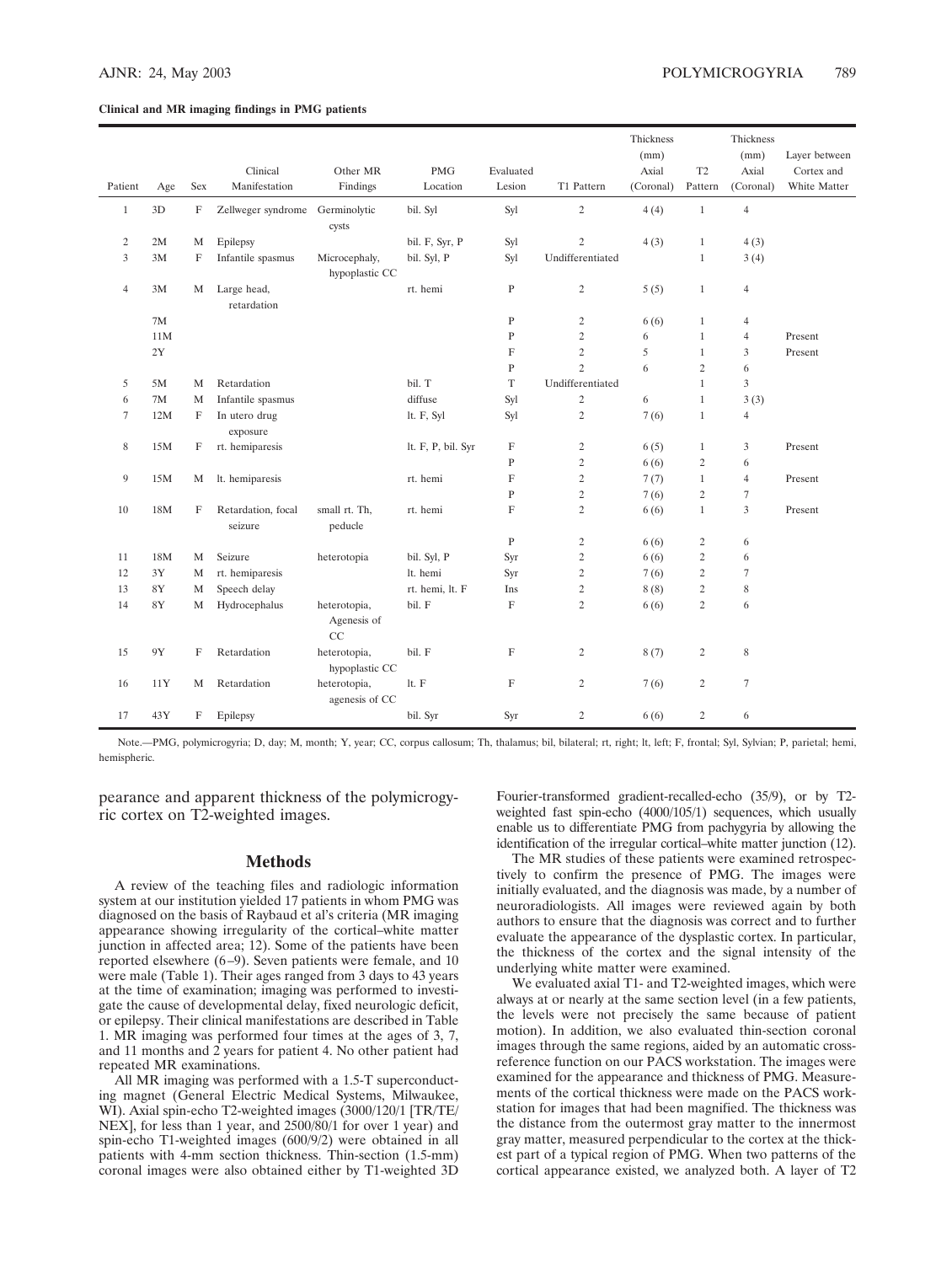Fig 1. Patient 2 (aged 2 months), with bilateral frontal and sylvian PMG.

T2-weighted image shows pattern 1: abnormal cortex with a small, fine, and undulating appearance in the insulae and orbital surfaces of the frontal lobes (*arrowheads*). The cortical thickness was 4 mm.

FIG 2. Patient 12 (aged 3 years), with left hemispheric PMG.

T2-weighted image shows pattern 2: abnormally thick sylvian and perisylvian cortex (7 mm at the left sylvian cortex) with a bumpy appearance at the surface and the cortical– white matter junction.



hyperintensity was also observed between abnormal cortex and myelinated white matter in some patients and therefore this feature was included in the analysis.

## **Results**

## *Appearance of Abnormal Cortex*

MR imaging findings are summarized in Table 1. T2-weighted images revealed two different appearances of abnormal cortex: a thin cortex with a small, fine, and undulating appearance (pattern 1; Fig 1); and a thicker cortex with a bumpy appearance at the surface and the cortical–white matter junction (pattern 2; Fig 2). Pattern 1 was observed in seven patients younger than 12 months (patients 1–7), whereas pattern 2 was observed in seven patients older than 18 months (patients 11–17). In four patients between 15 months and 2 years of age (patients 4 and 8–10), both patterns were seen, with pattern 1 in the anterior frontal region and pattern 2 in the posterior frontal, parietal, or perisylvian regions. A layer of T2 prolongation was recognized between the pattern 1 PMG and myelinated white matter in four patients (patient 4 and patients 8–10) ranging in age from 11 months to 2 years (Fig 3C-E).

T1-weighted images showed poor differentiation of the cortex and underlying white matter in two patients (patients 3 and  $5$ ) 3 and 5 months of age, respectively. In the remaining patients, T1-weighted images showed pattern 2 adjacent to hypointense unmyelinated white matter in patients 1, 2, and 4 (younger than 3 months) and adjacent to hyperintense myelinated white matter in the other patients (all older than 7 months).

## *Cortical Thickness*

The thickness of the cortex, measured on axial and thin-section coronal images, are shown in Table 1. The cortex that showed pattern 2 on T2-weighted images (Fig 2) was thicker than normal (normal cortex has a thickness of 3–4 mm) (13), ranging from 6 mm to 8 mm. Similar measurements were recorded from T1-weighted images in those patients. By con-

trast, the thickness of the pattern 1 PMG on T2 weighted images (Fig 1) was normal (3–4 mm) and thinner than the pattern 2 cortex seen on T1-weighted images  $(5-7 \text{ mm})$  in six patients (patients 4 and  $(6-10)$ ) between 7 months and 2 years of age. The thickness of the layer of T2 prolongation between the pattern 1 PMG and the myelinated white matter (Fig 3C) was 2–3 mm.

## *Serial MR Imaging in Patient 4*

The serial images obtained in patient 4 are of considerable interest, because they showed typical findings of both patterns as well as interesting longitudinal changes. The initial MR imaging at age 3 months showed pattern 1 on T2-weighted images (Fig 3A) in the right hemisphere with cortical thickness of 4 mm in the parietal lobe. T1-weighted images showed pattern 2 with thickness of 5 mm (Fig 3B). At age 11 months, T2-weighted images of the parietal lobe showed pattern 1, with a cortical thickness of 4 mm and a 2-mm layer of T2 prolongation between the pattern 1 PMG and myelinated white matter (Fig 3C). T1- weighted images showed pattern 2 with thickness of 6 mm (Fig 3D). The fourth image, obtained when the patient was 2 years old, showed pattern 2: thickness of 6 mm on both T1- and T2 weighted images (Fig 3E and F) in the parietal lobe. On images obtained in the same series, T1-weighted images showed pattern 2 in the less mature frontal lobe with a thickness of 5 mm, whereas T2-weighted images revealed pattern 1 3-mm thickness with a layer of T2 prolongation.

## **Discussion**

The present study revealed two significant findings. The first was that T2-weighted images of patients with PMG revealed two different cortical patterns; pattern 1 was a small, fine, and undulating appearance with normal thickness (3–4 mm), and pattern 2 was a thick and bumpy appearance (5–8 mm). The second finding was that pattern 1 seemed to evolve into pattern 2 as the brain underwent myelination.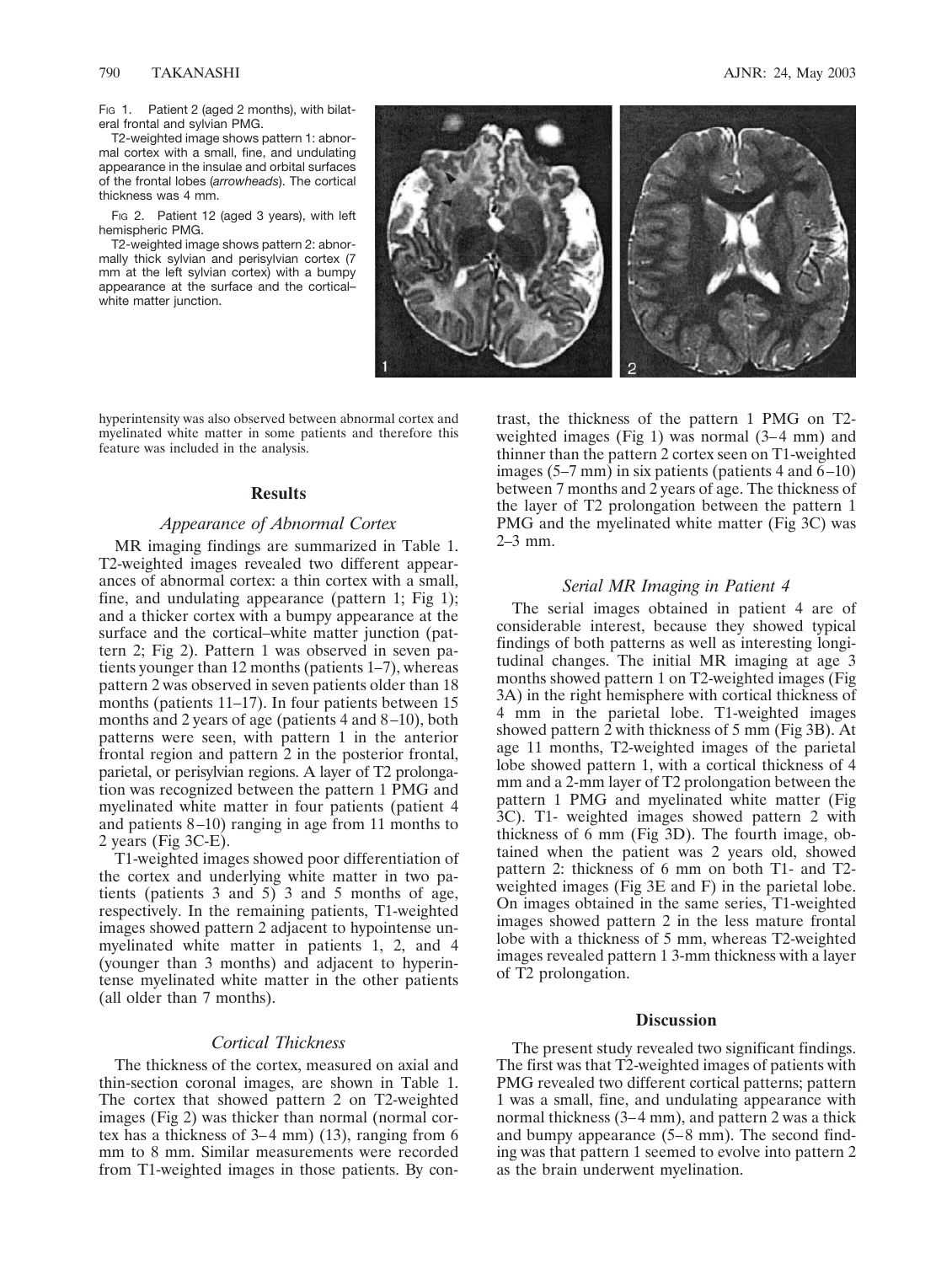

Fig 3. Patient 4, with right hemispheric PMG.

*A* and *B,* Images obtained when the patient was 3 months old. T2-weighted image (*A*) shows pattern 1: 4-mm-thick cortex in the parietal lobe (*arrowheads*). T1-weighted image (*B*) shows pattern 2: 5-mm thickness in the same region.

*C* and *D,* Images obtained when the patient was 11 months old. T2-weighted image (*C*) at the parietal lobe shows pattern 1: 4-mm thickness and a 2-mm-thick layer of T2 prolongation between the cortex and myelinated white matter (*arrowheads*). T1-weighted image (*D*) shows pattern 2: 6-mm thickness of the same cortex.

*E* and *F,* Images obtained when the patient was 2 years old. In the parietal lobe (*arrowheads*), T2- (*E*) and T1-weighted (*F*) images show pattern 2: 6-mm thickness. The T1 weighted image (*F*) shows pattern 2 in the frontal lobe: 5-mm thickness. Conversely, the T2- weighted image (*E*) reveals pattern 1 in the frontal lobe: 3-mm thickness with subjacent layer of T2 prolongation.

PMG has a variety of histologic patterns, but in all of them the cortical ribbon is abnormally thin and laminated, excessively folded, and shows fusion of adjacent gyri (4, 14–16). No pathologic evidence could be found for the two different patterns that we observed on these MR images. We observed pattern 1 on T2-weighted images of neonates and infants, whereas pattern 2 was recognized later in childhood. The clue to the cause of the two patterns came from

studying serial MR images of patient 4. Pattern 1, which was observed in the parietal lobe at 3, 7, and 11 months of age, changed into pattern 2 on an image obtained at 2 years of age. In addition, both patterns were recognized on the same image in four patients, including the fourth image obtained in patient 4. These findings suggested that the two patterns of the cortex seen on T2-weighted images did not represent differences of morphology but rather differences in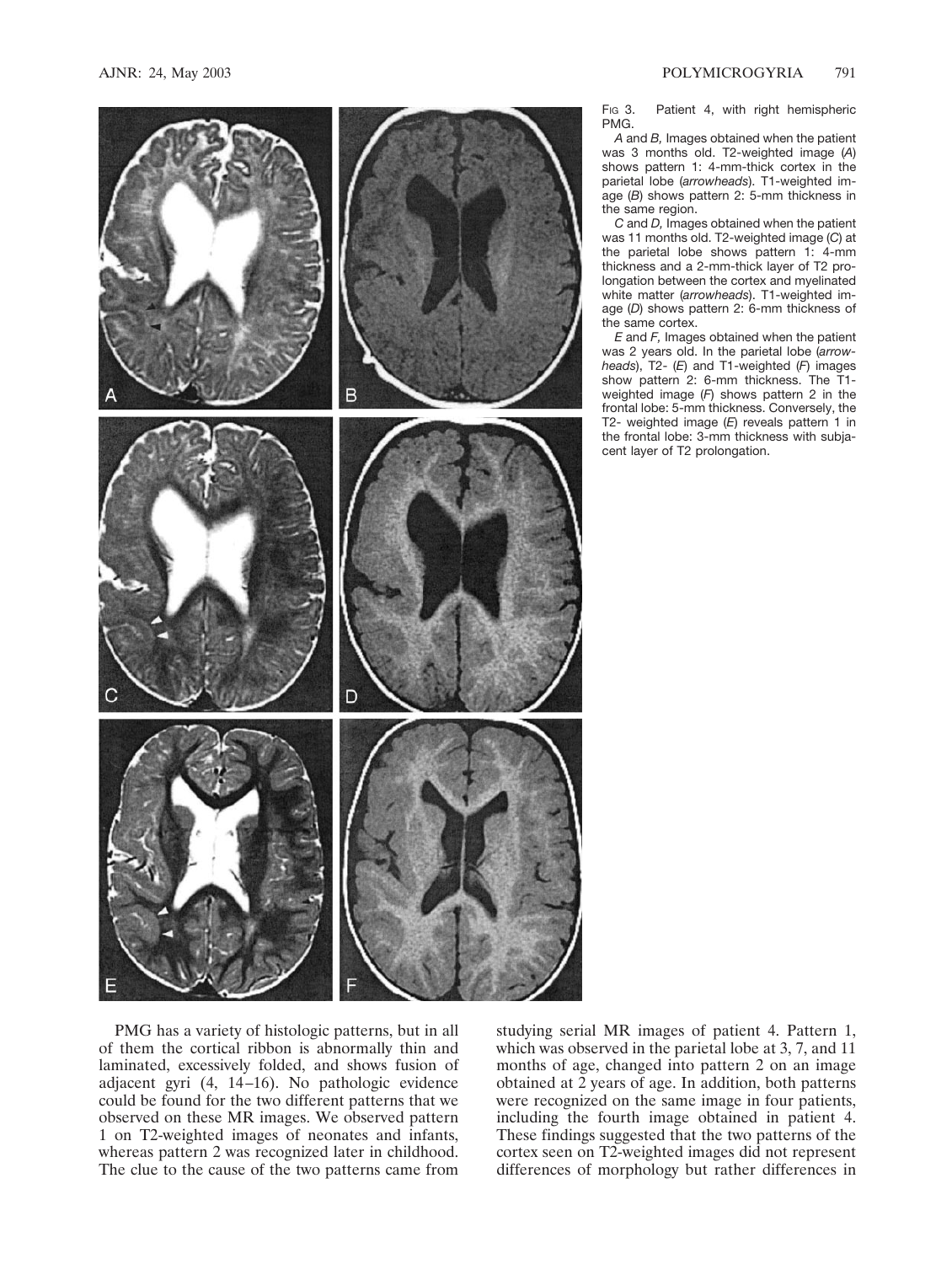

Fig. 4. Diagrammatic representation of the cerebral cortex in four-layered PMG. (Reprinted from Fig 210, R. Excourolle and J. Poirier, *Manual of Basic Neuropathology.* 2nd ed. [1978] with permission of Elsevier Science.)

the maturity of the cortex and underlying white matter; pattern 1 is seen in infancy and pattern 2 in childhood. Although we did not have neuropathologic specimens of the cortex in any of our patients, and cannot therefore comment on whether the early or the late appearance more closely resembles gross anatomy, it is noteworthy that pattern 1 most closely resembled the cortical appearance of PMG as seen in neuropathology textbooks (4, 14–16).

What is the mechanism of the changing appearance of PMG on T2-weighted images? One possibility is that myelination in the subcortical or intracortical fibers may change the cortical appearance on T2 weighted images. Microscopically, two types of PMG have been distinguished; four-layered and unlayered PMG. Four-layered PMG is composed of a molecular layer and two layers of neurons separated by an intermediate cell-sparse layer of a few cells and myelinated fibers (Fig  $\overline{4}$ ) (4). Unlayered PMG is composed of a molecular layer and a layer of neurons and myelinated fibers without laminar organization (4; personal communication to Dr. Masaharu Hayashi, Department of Clinical Neuropathology, Tokyo Metropolitan Institute for Neuroscience, Tokyo, Japan). Brain myelination causes T1 and T2 shortening, which occurs at different rates and at different times; T1 shortening precedes T2 shortening (17, 18). In general, the deep white matter matures earlier, as does the white matter in the sensorimotor and visual pathways. The subcortical white matter matures last, particularly in the anterior frontal and temporal lobes. The process depicted on T2-weighted image begins at ages 9–12 months in the occipital white matter and at ages 11–14 months frontally. Development of hypointensity in the subcortical white matter begins at about 1 year and is essentially completed on T2-weighted MR studies, by the end of the second year or early in the third year of life (15).

The two cortical patterns of PMG were strongly related to underlying white matter signal intensity. Pattern 2 hypointensity was observed on T2-weighted images only after the subcortical white matter myelinated. The cortical pattern in the parietal region in patient 4 actually changed from pattern 1 to pattern 2 between ages 11 months and 2 years, during which

time the subcortical white matter decreased in signal intensity, probably because of myelination. The four patients who had both patterns on the same image had pattern 1 in the anterior frontal lobe (with underlying immature white matter), whereas pattern 2 was in the posterior frontal, parietal, or perisylvian regions (with underlying mature white matter). Therefore, it seems reasonable to suggest that the hypointensity of the cortical ribbon of PMG seen in pattern 1 might be masked when the intracortical or surrounding subcortical fibers myelinate and decrease in signal intensity.

Why does the same cortex seem to have different thickness on T1- and T2-weighted images, with normal thickness seen in pattern 1 on T2-weighted images and increased thickness in pattern 2 seen on T1-weighted images in six patients between 7 months and 2 years of age? If the changing of the cortical appearance on T2-weighted images is due to the surrounding fibers' myelination, the changing of the thickness may also be related to myelination. Intracortical curvilinear T2 and T1 prolongation is observed in the "type 3 cortical dysplasia" in patients with Fukuyama congenital muscular dystrophy. According to pathologic-radiologic correlation (19, 20), this signal intensity alteration may represent unmyelinated fibers in the third layer of the dysplastic cortex. The increased T2 signal intensity of these unmyelinated fibers may be difficult to detect after the white matter matures (19). In the present study, a subcortical layer of T2 prolongation, measuring 2–3 mm in thickness, was observed between pattern 1 PMG and myelinated white matter in four patients (Fig 3C); in all of these patients, the cortex appeared thicker on T1-weighted images than on T2-weighted images. The cell-sparse layer of PMG contains axons that eventually myelinate and astrogliosis, and the folding may affect only the superficial neuronal layer with the deeper cell-sparse layer running parallel to the cortical surface (15, 16). Therefore, it seems likely that the layer of T2 prolongation represents a combination of intracortical unmyelinated fibers and astrogliosis in the third layer of the four-layered PMG (Fig 4) and that this layer becomes visible when myelination occurs in the subcortical white matter. In addition, it is likely that later myelination of the intracortical axons may make it difficult to depict and change the appearance and the thickness of the cortex. The presence of a small amount of astrogliosis in the third layer presumably changes the signal intensity of the tissue sufficiently that it differs from that of the normal underlying white matter. Actually, the thickness of the parietal cortex on T2-weighted images of patient 4 increased longitudinally in proportion to the changing from pattern 1 (4 mm) to pattern 2 (6 mm) and also in proportion to the disappearance of the layer of T2 prolongation (2 mm), which might support this hypothesis; however, the absence of histologic correlation in our patients limits our interpretation. For example, it still remains uncertain whether this hypothesis is applicable to unlayered PMG and why T1 prolongation corresponding to the unmyelinated